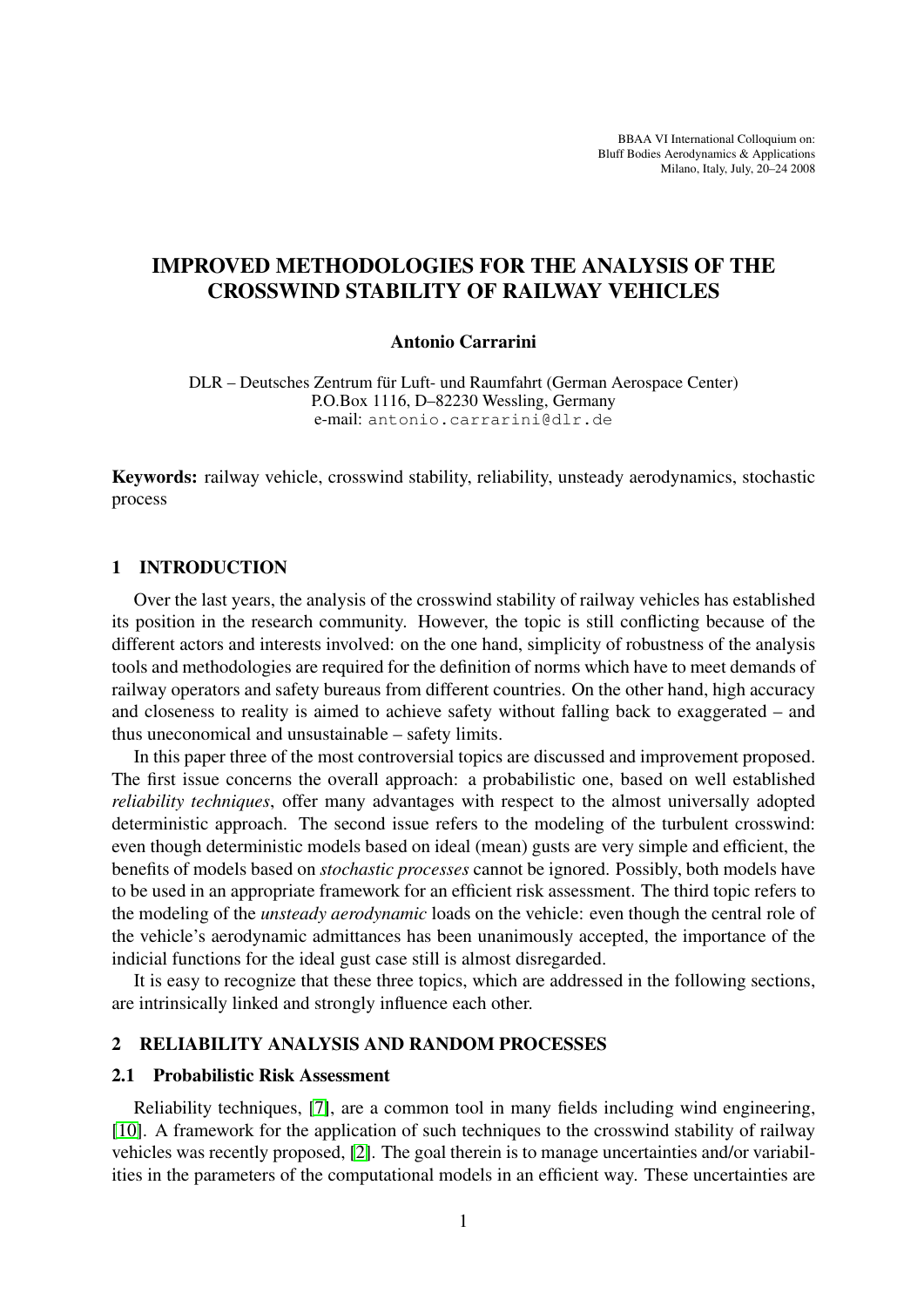mainly due to the lack of information (e.g. unknown/variable crosswind boundary conditions), to systematic errors in the determination of the model parameters (e.g. wind tunnel experiments based on simplified models) and intrinsic parametric randomness (e.g. ideal gust amplitude and duration). The field of reliability analysis is, in general, well established but still bustling and new methodologies are continuously being proposed.

The reliability framework in [\[2\]](#page-3-2) is based on the ideal gust model, which can be efficiently handled by stochastic variables. Actually, the reliability based approach can in principle also cover the crosswind as a stochastic process, which is a desirable purpose indeed and has been discussed in many circumstances. It follows that reliability methods capable to handle with stochastic processes, usually denoted as *time dependent reliability*, [\[7\]](#page-3-0), must be looked at.

#### 2.2 Analysis based on random process models

The first problem in the time dependent reliability approach is to evaluate the system response, usually the wheel unloading, due to the crosswind loads. Typically, the computational model consists of a nonlinear multibody model and a time integrator. Thus, the wheel unloading is computed by integration of the equations of motion set up by the chosen multibody formalism. It follows that the wheel unloading can be easily computed only as a time history corresponding to a specific realization of the crosswind input process. Even though the integration can be repeated many times for different realizations of the wind process, a complete statistical description of the wheel unloading response process is not directly available.

A possible circumvention of this problem consists in the linearisation of the multibody model, which seems to be an admissible practice if some precautions are taken. For the resulting linear system a statistical description of the wheel unloading can be found using the usual tools from linear system theory. A more appealing but challenging strategy is to tackle the nonlinear system. To this aim, methods based on the decomposition of stochastic processes through series expansion are tested in this work. Even though originally developed in the first half of the last century, only in recent times they could gain large attention, [\[4\]](#page-3-3). A formulation specifically tailored to multibody problems, [\[8\]](#page-3-4), has been recently proposed, too.

Once the system response is known, the proper reliability evaluation has to be performed. Even in combination with the decomposition approach, this step is in general non-trivial. The Rice's formula in its commonly used approximation, [\[7\]](#page-3-0),

<span id="page-1-0"></span>
$$
p_F(T) = 1 - \exp\left[-\int_0^T \nu_{Q_L}^+ dt\right]
$$
 (1)

seems to be acceptable, considering that other more substantial simplifications have to be made during the analysis. In Eq. [1,](#page-1-0)  $\nu_{Q_L}^+$  is the upcrossing rate of the wheel unloading limit  $Q_L$  and  $p_F(T)$  the probability of failure (i.e. of overturning) for the time interval  $(0, T)$ .

In the present work the adequacy of random processes decomposition techniques for the crosswind stability analysis in a reliability framework is investigated, showing that the approach is feasible and offers a valid alternative to the time consuming Monte Carlo.

## 3 UNSTEADY AERODYNAMICS

#### 3.1 Aerodynamic loads

In recent times, *unsteady* aerodynamic loads have been accepted as an essential part of the crosswind stability analysis, whereat ideal gusts could establish as the computational model of the wind. The use of an ideal gust is mainly motivated by the time domain approach on which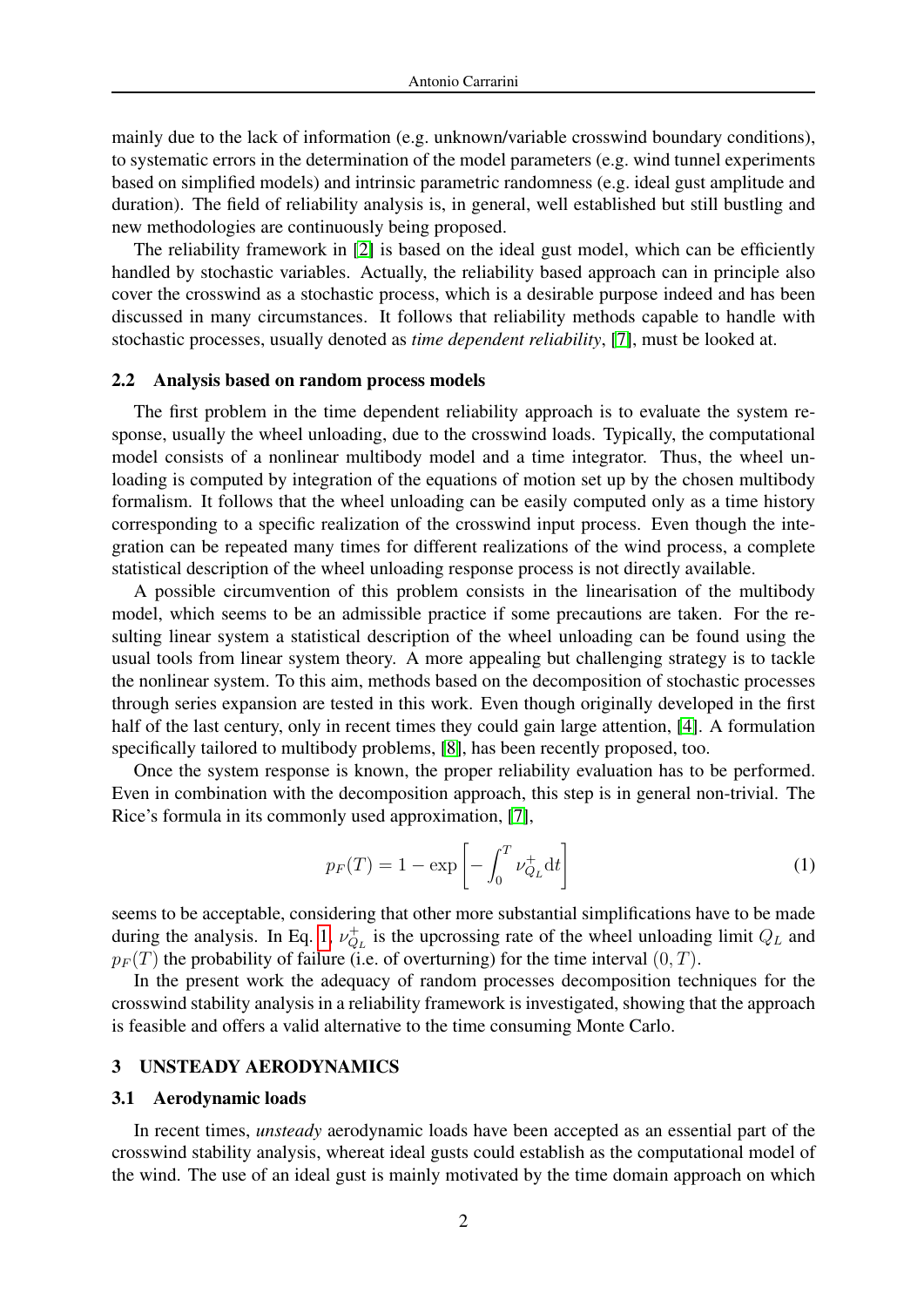the analysis is based and by the fact that such a gust can conveniently be codified in norms. Moreover, physically sound models of ideal gusts have recently been developed for the analysis of wind turbines and then become universally available, [\[1\]](#page-3-5).

A pivotal prerequisite of the ideal gust approach is the availability of a model of the unsteady aerodynamics, i.e. a relationship between the time dependent crosswind and the unsteady aerodynamic loads. But, in most cases, only the static aerodynamic coefficients of the vehicle are known, only allowing a quasi-steady description of the loads. This formulation is known to lead to exaggerated wind loads and very over-conservative results, Fig. [1.](#page-2-0) This impasse is usually bypassed, e.g. in the European norms [\[3\]](#page-3-6), by the replacement of the absolute quantification of the crosswind stability with a relative one: the computed behavior of the vehicle being homologated is compared with that of a reference vehicle which is known from operative experience to be safe. Nonetheless, the approach based on the reference vehicle is very unsatisfactory because the comparability of completely different vehicles is questionable. Moreover, only very few vehicles are eligible for the role of reference.

A promising answer to the problem can be found in the application of unsteady aerodynamics tools from wind engineering, usually only considered in the context of turbulent/stochastic wind models, to the ideal gust case.



<span id="page-2-0"></span>Figure 1: Adimensionalised time histories of different ideal gusts and corresponding *unsteady* aerodynamic load (side force). Qualitative results according to the experimental data in [\[6\]](#page-3-7).